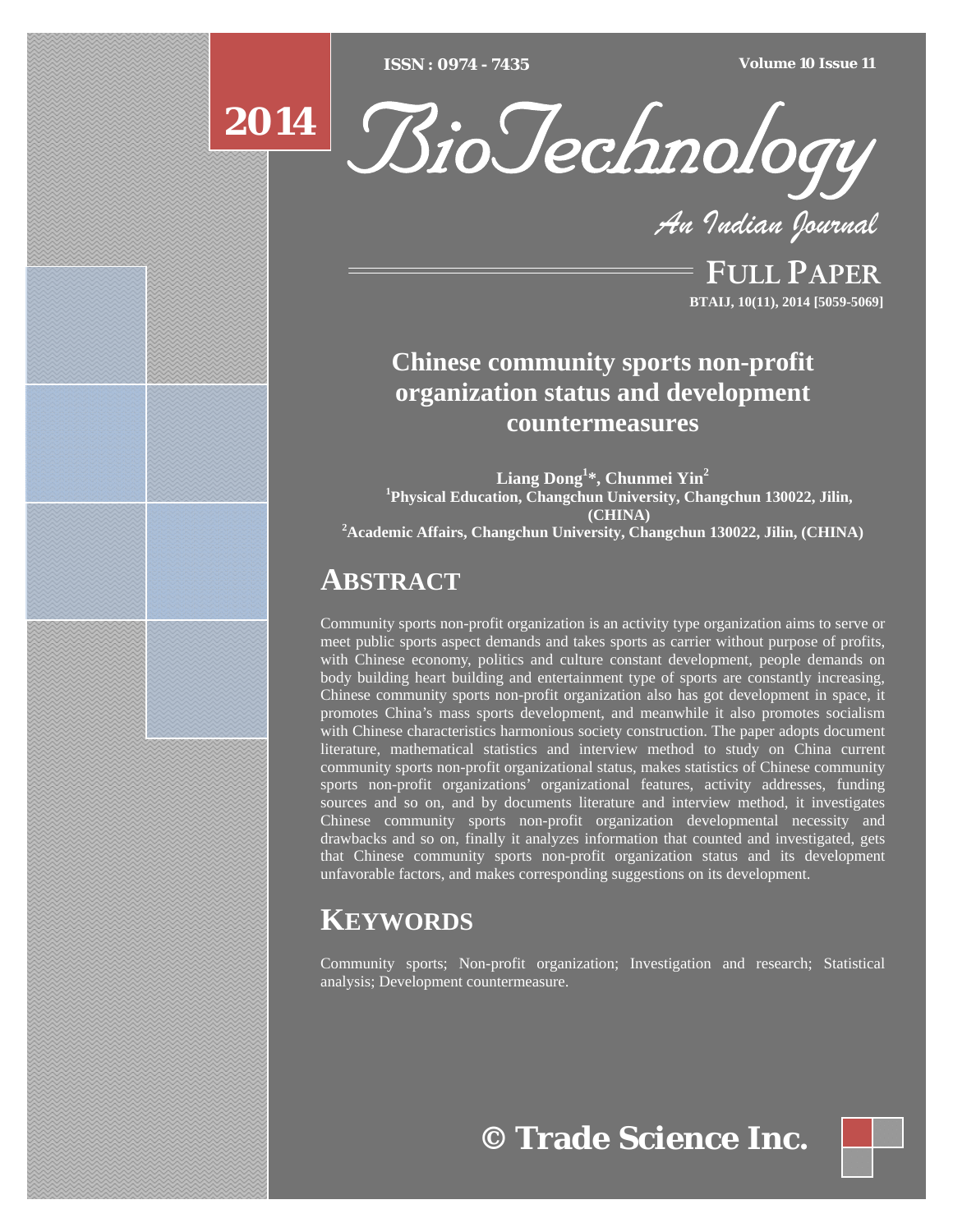#### **INTRODUCTION**

 With Chinese urban and rural economies development, people living standard constantly improves; people's fitness and entertainment activities are constantly increasing, Chinese community sports non-profit organization is gradually developing and growing. But meanwhile, Chinese community sports non-profit organization also has series of problems during development, which restricts Chinese community sports non-profit organization development.

 For Chinese urban and rural community sports non-profit organization status and development existing problems, domestic lots of scholars have made correlation studies, and got several achievements, from which Gong Xiao-Jie**[1]** took juvenile sports club as research objects, started from non-profit organization and public service perspective, researched community sports nonprofit organizational functions, and put forward suggestions as development rich man conservation, funding deficient problems, and positive advertising operation, expanding scale, perfecting laws and regulations policies and else**[1]**;Wu Hui-De, Luo Yuan-Xiang etc**[2]**. applied questionnaire survey and other methods to study on community sports non-profit organizations' organizational structure, financing process and so on, and proposed opinions that Chinese community sports non-profit organizations organizational structure was not perfect, it lacked of effective external monitoring, disorder development and else**[2]**;Jin Tao, Zhang Feng-Biao, Zhou Chao**[3]** adopted mathematics data method, document literature and other methods to make survey analysis of Anhui province sports fields facility, fitness guidance, activities, policies and regulations as well as others sports service supply and demand status, and put forward further increasing financial investment, forming multiple center public sports service supply model and other community sports non-profit organization development construction**[3]**; Lv Wan-Gang and others**[5]** applied investigation method, logistic analysis method to study on Chinese community sports non-profit organization development from resources accessing, organization evolvement, organizational management and public service four perspectives, and proposed to apply it to guide Chinese community sports non-profit organization construction so as to promote its development<sup>[4]</sup>;Wang Xiao and others took community sports nonprofit organization concept and classification as entry points, put forward opinions that Chinese community sports non-profit organization confronts problems as deficient social resources, weak policy implementation, insufficient professional capacity, lacking of social monitoring and others**[5]**.

 The paper based on former researches, makes analysis on sports dance teaching and learning, and takes universities and the major market demands as examples to make detailed analysis of the major improvement paths and employment prospects, in the hope of making contributions to Chinese sports industrial development.

## **RESEARCH OBJECTS AND METHODS**

#### **Chinese community sports non-profit organization**

 Community sports non-profit organization is activity type organization that takes sports as carrier. Community sports non-profit organization refers to community sports public benefit (mutual benefit) served non-governmental social organization that mainly under street office jurisdiction, taking connecting, mobilizing and organizing community residents to participate in fitness entertainment activities as self task without purpose of profits seeking**[2]**.

 With opening up and reforming constant deepening, Chinese economic political level is constantly improving, Chinese mass sports are constantly developing, mass sports are also transferring towards community. According to different demands, community sports non-profit organization existing ways are also various. Among them, common community sports non-profit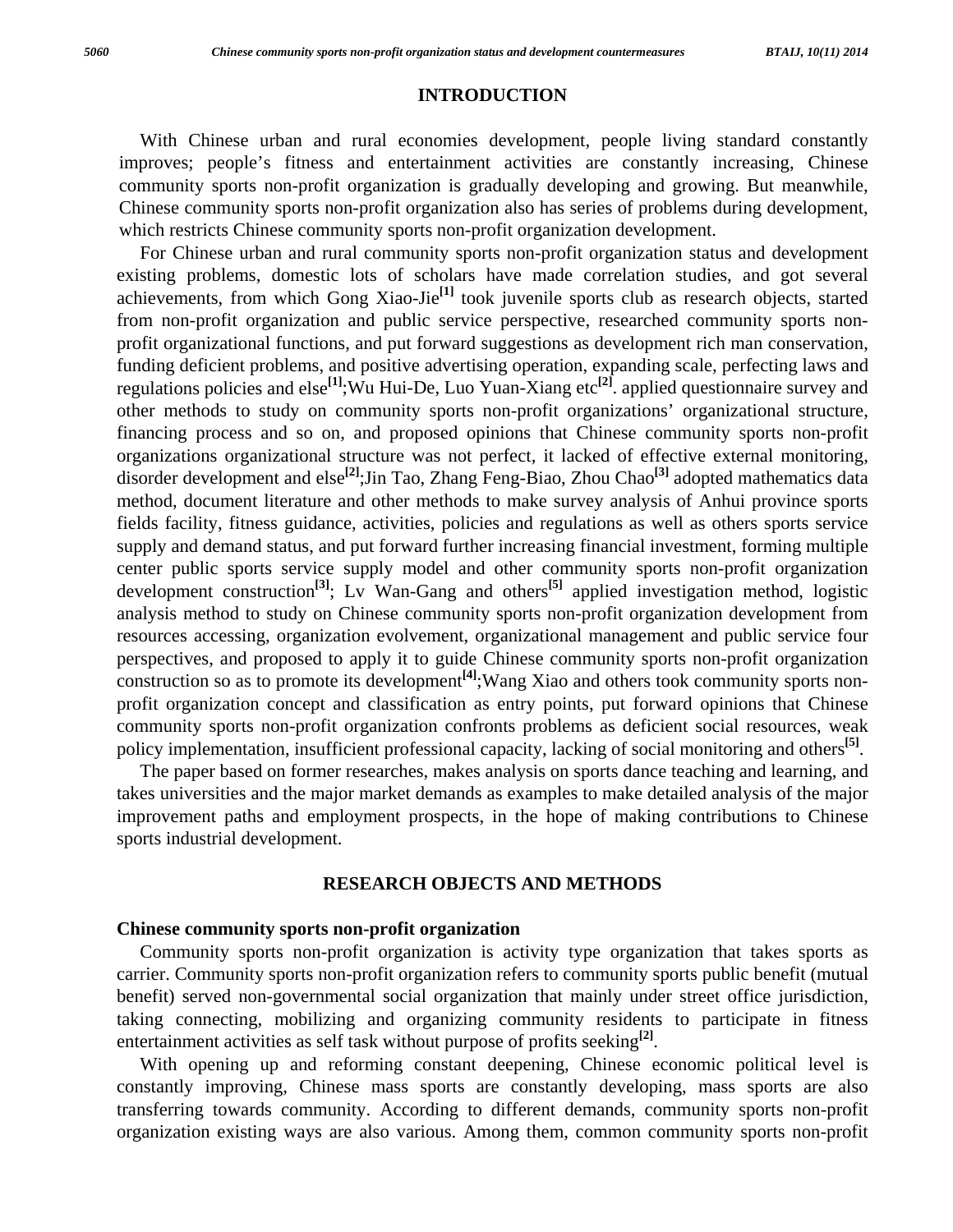organization has non-profit community sports clubs, community sports service center, sports association and QQ sports group organization so on.

 Community sports non-profit organization aims to serve or meet people sports aspect demands, it guides social members experience and share positive health living way, has important functions in promoting mass sports development and promoting sports consumption and other aspects, is important strength of China building sports power, and is also inevitable demand of perfecting public sports service system.

 And meanwhile, building Chinese community sports non-profit organization has realistic necessity and meanwhile it also confronts certain opportunities, which can be summarized from following six aspects**[6]**:

 Community sports non-profit organization development is beneficial to implement target of building socialism with Chinese characteristics;

 Community sports non-profit organization development is beneficial to Chinese mass sports development;

 Cmmunity sports non-profit organization development is beneficial to perfect Chinese public sports service system building ;

China's party and government put more emphasis on organizing sports activities;

 Community sports non-profit organization has unique advantages in providing sports public benefit aspect;

 Government functions transfer from micro-management to macro-management promotes and increases sports non-profit organization development space;

 And meanwhile Chinese community sports non-profit organization development also has some drawbacks, as national management non-profit organization current policies imperfection is a main restricting conditions for Chinese sports non-profit organization development, and sports non-profit organization carrying on sports and other activities required funding、 field facilities deficiency also seriously constraint Chinese sports non-profit organization development.

 By above analysis, it is clear that building community sports non-profit organization is the only way that must be passed to implement Chinese mass sports development, transfer from main sports country to sports power, and build socialism with Chinese characteristics harmonious society target. Though Chinese community sports non-profit development by far has some drawbacks, with Chinese society, politics and economy constant development, Chinese community non-profit organization construction level will be promoted, public sports service system will surely constant perfect.

#### **Research contents and methods**

 In order to analyze and research on community sports non-profit organization Chinese development status, problems and development measures, apply documents literature, questionnaire survey and interview method to make investigation on urban and rural community sports non-profit organization, and make analysis of statistics data.

 The paper random selects 52 cities in nationwide range, and applies questionnaire survey and QQ chatting way to make investigation on 600 communities sports non-profit organizations, and makes statistical analysis of its status. And meanwhile, carry on mathematical statistical analysis of statistical data, it counts Chinese community sports non-profit organization structures and other features, investigate on Chinese community sports non-profit organization development existing problems. Finally, apply interview method and documents literature, make analysis present Chinese community sports non-profit organization existing problems, and puts forward corresponding countermeasures.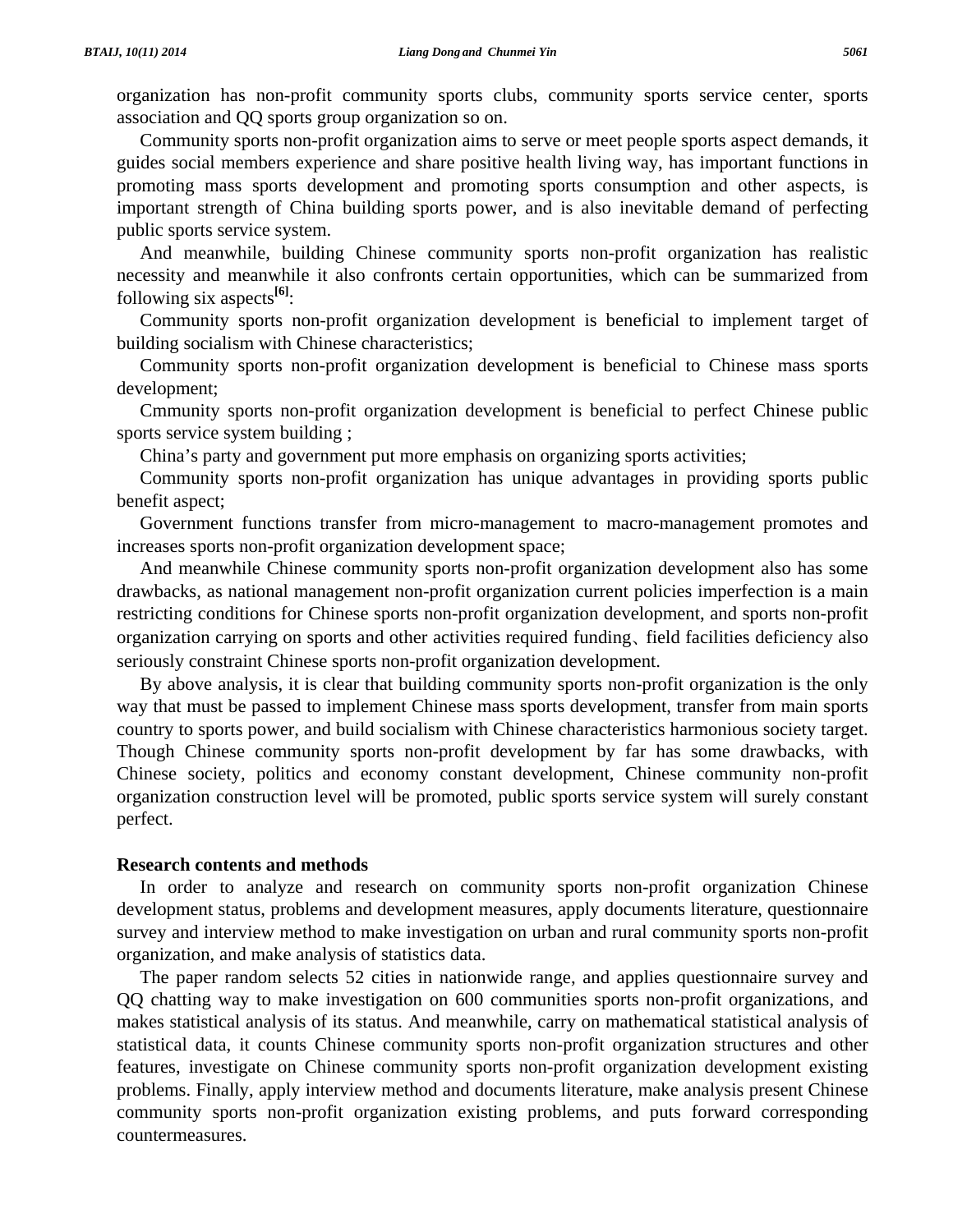## **CHINESE COMMUNITY SPORTS NON-PROFIT ORGANIZATION DEVELOPMENT STATUS STATISTICAL ANALYSIS**

 With the development of economic and society in China, urbanization level is constantly improving, Chinese community sports non-profit organization is also constantly developing. Nowadays, Chinese community sports non-profit organization presents diversified types features, and urbanization tendency also provides new opportunity for Chinese community sports non-profit organization development.

## **Community sports non-profit organization types' statistical data**

 ports non-profit organization has various types, by documents literature, it can find that lots of scholars have already defined on community sports non-profit organization types, as Sun Li-Hai and others classifies community sports non-profit organization into non-profit community sports clubs, sports private non-enterprise organization, community sports service center, community sports association, sports fitness team, sports instruction center, morning and evening exercising sites, street sports association and QQ sports organization and so on**[5]**. In order to be convenient for the paper analyzing and researching on Chinese community sports non-profit organization, the paper makes new classification according to its features.

## **Community sports non-profit organization types' amount statistics**

 By investigation and interview with 600 communities sports non-profit organizations, investigate their scale, sports types and funding sources as well as else, make statistics their organizational structure and other features, there paper studied community sports non-profit organization is divided into five types. The firs type community sports non-profit organization is sports fitness type organization, the type organization members are mainly with fitness purpose; the second type is entertainment type organization, the type organization is mainly composed of relative sports events enthusiasts, they proceed with exercises by looking for people of same hobbies or organize through common looking for movement sites; the third type is competitive type organization, the type organization members are mainly composed of relative sports enthusiasts, they organize through proceeding with relative sports competitions or technical impart training; the fourth type is volunteer type organization, organization members should provide all kind of volunteer services, sports publicity and others; the five type is information learning type organization, the type organization mainly spread information, carries on relative knowledge learning. By questionnaire survey and QQ chatting, make statistics of the five types' sports non-profit organizations amount, its statistical data is as TABLE 1 shows.

| Organization | <b>Fitness</b> | <b>Entertainment</b>     | Competition    | Volunteer | <b>Information spreading</b> |
|--------------|----------------|--------------------------|----------------|-----------|------------------------------|
| '.vpe        | wpe            | tvpe                     | type           | tvpe      | tvpe                         |
| Amount       | 274            | $\overline{\phantom{m}}$ | 6 <sup>c</sup> | $\sim$    | ັ                            |

|  |  |  | TABLE 1 : Each type community sports non-profit organization statistics |
|--|--|--|-------------------------------------------------------------------------|
|--|--|--|-------------------------------------------------------------------------|

 By TABLE 1, it is clear that in statistical community sports non-profit organization, fitness type organization amount is the most that totally has 274, it occupies 45.67% of total investigation amount, and therefore it is clear that Chinese community sports non-profit organization is still fitness-oriented. Secondly is entertainment type organization, it has 177 pieces that occupies 29.50% of totality. And meanwhile, during investigation, it finds that its organization members amount sum total is not less than fitness type, which mainly because entertainment type sports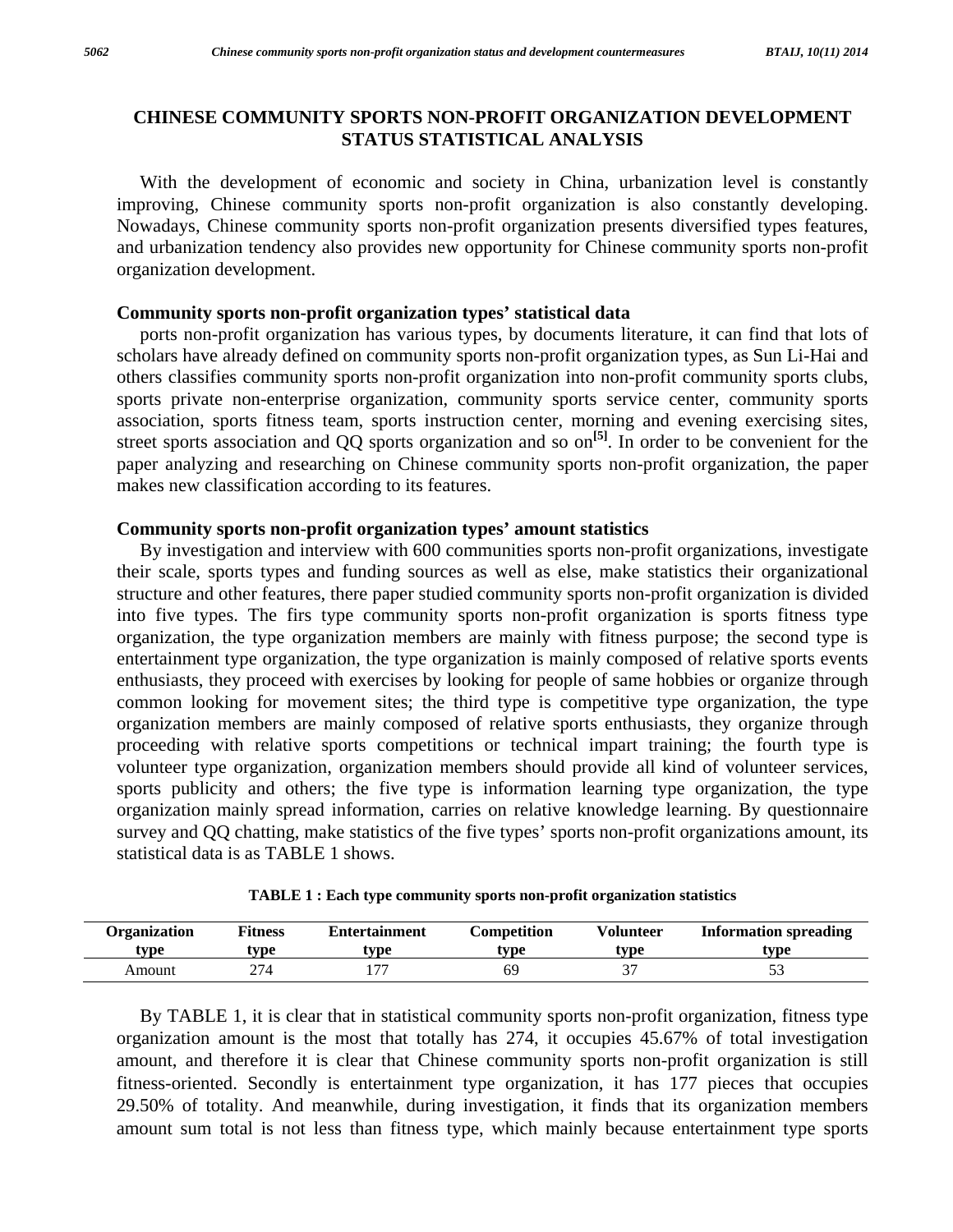population is easier concentrating. Competitive type organization, volunteer type organization and information spreading type organization amounts are relative fewer that are respectively 69 pieces、37 pieces and 53 pieces, occupied proportions are respectively 11.5%、6.17%、8.83%. By above data, it is clear that Chinese mass sports are mainly fitness and self entertainment-centered, it hasn't paid attentions to sports technical information cultural exchanging and spreading, which also shows Chinese mass sports shortcomings.

## **Community sports non-profit organization members' age statistics**

 Meanwhile, when investigate 3000 people in questionnaire survey; make age's statistics of them, their age statistical data is as TABLE 2 shows.

| Organization          | <b>Fitness</b> | <b>Entertainment</b> | <b>Competition</b> | <b>Volunteer</b> | <b>Information spreading</b> |
|-----------------------|----------------|----------------------|--------------------|------------------|------------------------------|
| type                  | type           | type                 | type               | type             | type                         |
| Below 30 years<br>old | 216            | 274                  | 131                | 51               | 169                          |
| $30 - 55$ years old   | 497            | 391                  | 74                 | 120              | 96                           |
| Above 55 years<br>old | 657            | 220                  |                    | 14               |                              |

**TABLE 2 : Each type community sports non-profit organization member age statistics** 

 By TABLE 2, it is clear that different types' on-profit organization member age structure is not the same. In fitness type organization, old people that above 55 years old are the most ones, secondly is middle-aged people, while youth and juveniles that below 30 years old are relative little, therefore it is clear that old people are mainly fitness-oriented. And in entertainment type organization, it mainly is middle-aged people, and meanwhile it shows middle-aged people participate in community sports non-profit organization is fitness and entertainment-oriented. At the same time, though youth and juveniles that below 30 years old statistical amount in entertainment type organization is relative more, it doesn't mean youth and juveniles amount proportion in entertainment organization participation is larger, it mainly because during statistics, middle-aged and old people participated organizations are more concentrated, while youth and juveniles participated organizations amount is more. And competition type and information spreading type are mainly youth and juvenile that below 30 years old, and organization members in 30 to 55 years old age phase, half are 80s generation that below 35years old, which mainly because youth and juveniles are full of vigor and have strong receiving capacity on network information. And to volunteer type organization, the middle-age people amount dominants, which mainly is related to their vigor declination and relative sufficient time.

## **Community sports non-profit organization activities development**

 Due to different types of sports non-profit organization members and establishment motivations are different; their activities organizing frequency and purposes are not fully the same. Community sports non-profit organization activities organizing frequency reflects organization active level to some certain extent. And meanwhile, partial sports non-profit organization activities organizing has larger correlation with seasons, the paper makes statistics on each type community sports non-profit organization activities average organizing frequency per month, the statistical data is as TABLE 3 shows.

| Organization | ʻitness | Entertainment | Competition | Volunteer | Information spreading |
|--------------|---------|---------------|-------------|-----------|-----------------------|
| tvpe         | vpe     | tvpe          | vpe         | tvpe      | tvpe                  |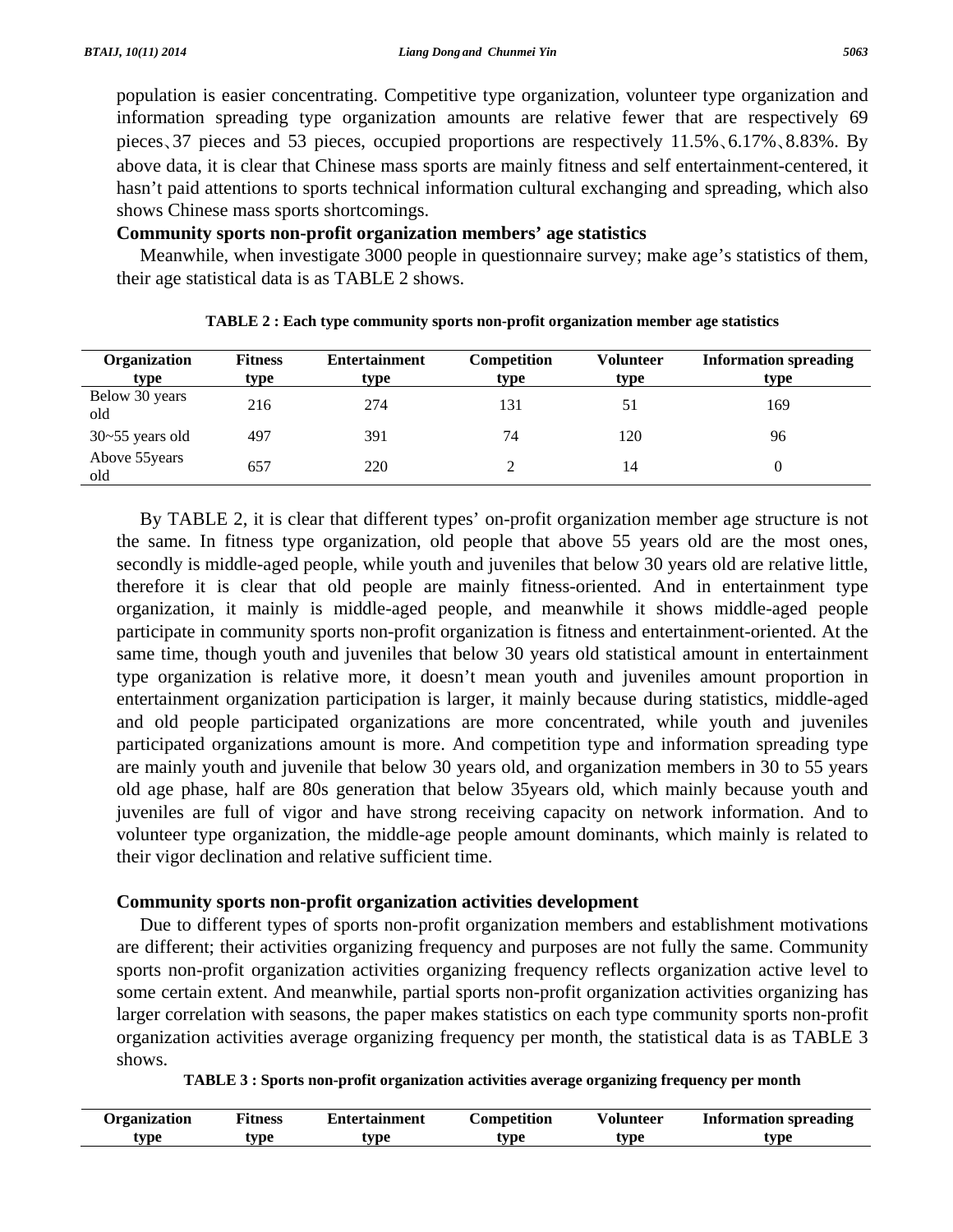| Above 20 times | 161 | 102 |    |    |
|----------------|-----|-----|----|----|
| $10-20$ times  |     | 43  |    |    |
| Below 10times  | -42 | 32  | 69 | 39 |

 By TABLE 3, it is clear that for fitness type sports and entertainment sports, their activity frequency is higher, from which organizations that monthly average activities arriving at above 20 times are respectively 161 pieces and 71 pieces that respectively occupy 58.76% and 57.63% of totality, organizations that monthly average activities arriving at 10 times to 20 times are respectively 71 pieces and 43 pieces, which mainly because people that take fitness type exercises and entertainment type exercises are mainly middle-aged and old people, their life regularity is strong, leisure time is more. And in statistics, it finds that organization members that fitness type exercises and entertainment type exercises monthly average activity frequency is below 10 times are mainly youth and juveniles. Competition type organization and volunteer type organization are limited by all reasons, their monthly average activity frequency are below 10 times. And information spreading type are mainly for youth and juveniles sports information exchanging, it mainly utilizes weekends and other festivals to organize activities, its activity organizing frequency is also little.

#### **Community sports non-profit organization operation**

 Most of community sports non-profit organization is started by corresponding enthusiasts, but its activity fields and others have its own features, its activity fields' sources and activity funding is sufficient or not directly affects its organization operation. And meanwhile, community sports nonprofit organization decision way of organization and its generating way of its organization leaders also have great impacts on organization operation.

#### **Community sports non-profit organization activity field statistics**

 In investigated each kind of community sports non-profit organization, except for partial sports private non-profit organization, other communities' sports non-profit organizations have no activity fields that really of their own. In the paper investigation, there are totally 43 pieces of sports private non-profit organization, from which only 21 pieces of sports private non-profit organizations have their own activities fields that only occupy 3.50% of investigated communities' sports non-profit organizations.

 Community sports non-profit organization sponsor generally starts from sports enthusiasts proposals, or starts by government and relative sectors enterprises, and different community sports non-profit activity fields, apparatus and funding sources are different. Sports non-profit organization activity fields generally are supplied by government, street offices, sports sector, city management department, enterprise units and else. And activities required funding and apparatus sources, except for above sectors, partial sports non-profit organizations are also from organization membership dues. Community sports non-profit organizations' fitness organization, city and larger towns' community fitness organization are mainly sponsored by street offices or relative companies, activity sites and funding are mainly supplied by street offices and relative units. While smaller town and countryside as well as others' activity sites and funding is mainly provided and supported by government, village committee and relative enterprises. As the paper investigated one community sports non-profit organization is a town's middle school sponsored basketball organization, its organization office, sports field, sports apparatus are supplied by school, and its activity funding is partial funded by school, partially are members handed dues, its activities are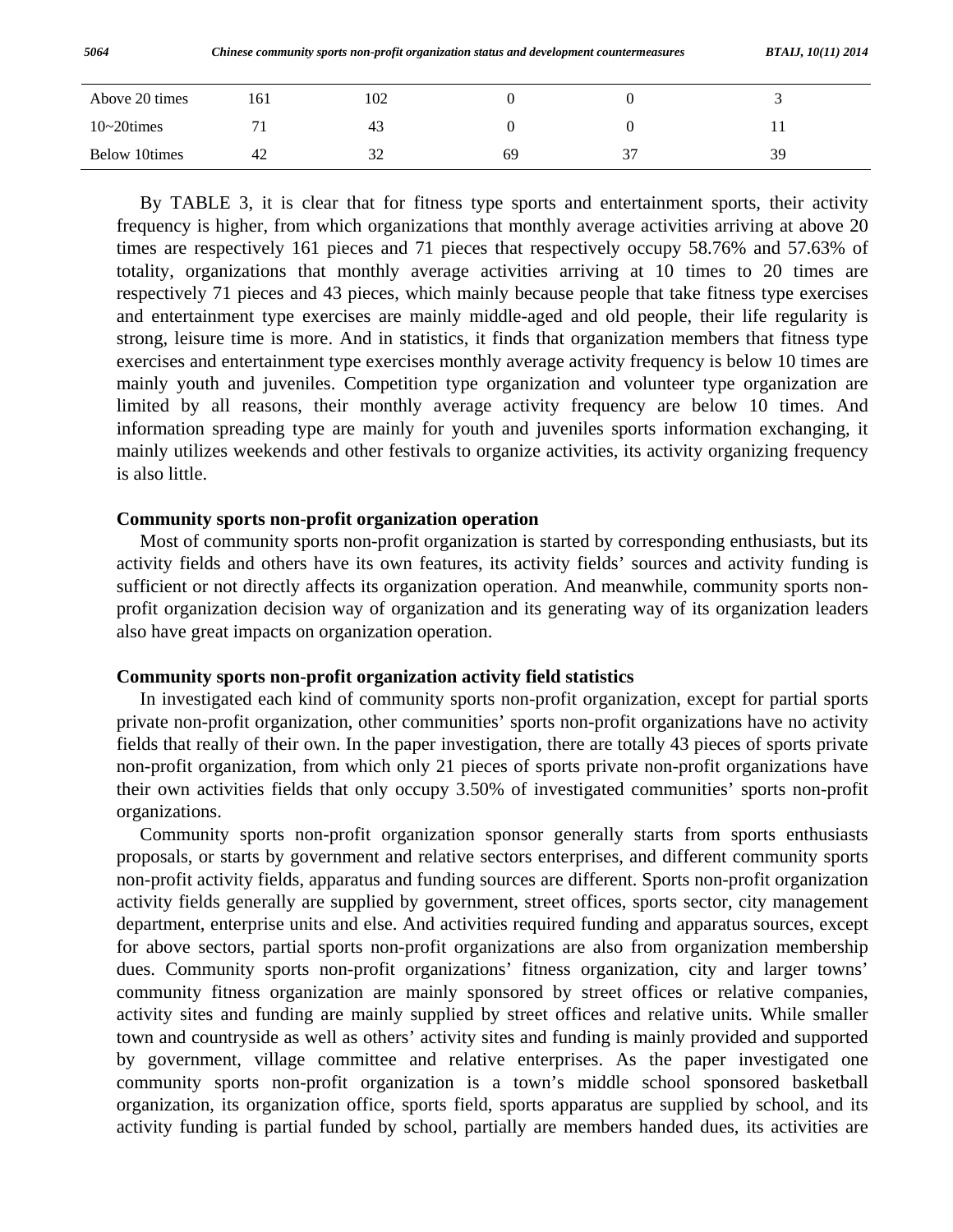mainly basketball games among its sectors basketball enthusiasts, though the basketball organization registers in civil affairs department that has legal status, it basically affiliates to school. To community sports non-profit organization activity field sources, the paper makes statistics, its main sources are government, street offices, sports sector, city management department, enterprise units that will provide, partial organizations rely on renting fields or have no fixed activity fields, in data statistics, the paper calls them others as a joint name. Activity fields' statistical data is as TABLE 5 shows.

| <b>Organization type</b>      | <b>Fitness</b><br>type | <b>Entertainment</b><br>type | Competition<br>type | <b>Volunteer</b><br>type | <b>Information</b><br>spreading type |
|-------------------------------|------------------------|------------------------------|---------------------|--------------------------|--------------------------------------|
| Government                    | 35                     | 15                           | 0                   | 0                        | $\theta$                             |
| Street offices                | 47                     | 23                           | 11                  |                          | 0                                    |
| Sports sector                 | 17                     |                              |                     |                          |                                      |
| City management<br>department | 101                    | 62                           |                     | 4                        |                                      |
| Enterprise units              | 61                     | 55                           | 32                  | 0                        | $\theta$                             |
| Others                        | 13                     | 17                           | 19                  | 23                       | 53                                   |

**TABLE 5 : Community sports non-profit organization activity field source statistical table** 

 By TABLE 5, it is clear for fitness type organization and entertainment type organization, most of organizations have free fixed sites that are provided by government and enterprise units as well as others, only a little part has no fixed sits or relies on renting sites to implement. And to competition type organization, it has considerable organizations rely on rending fields to take exercises when go ahead with exercises, and volunteer type generally has no fixed activity field. Information spreading type organization basically has no fixed activity field.

## **Community sports non-profit organization decision way statistics**

 Community sports non-profit organization decision problem is an important factor for an organization can run normally or not, by questionnaire, its decision mainly has three forms that are all members of the vote, management consultation and decision made by leader. The paper makes statistics on its decision forms; its statistical data is as Figure 1 shows.



**Figure1 : Organization decision form statistical table**

 By Figure 1 statistical data, it is clear that organization decision is mainly by management consultation or decision made by leader. Among them organizations decision through vote of all members are 78 pieces that occupy 13% total amount of organizations, organizations apply management consultation to make decision surpass half of total amount of organizations, they are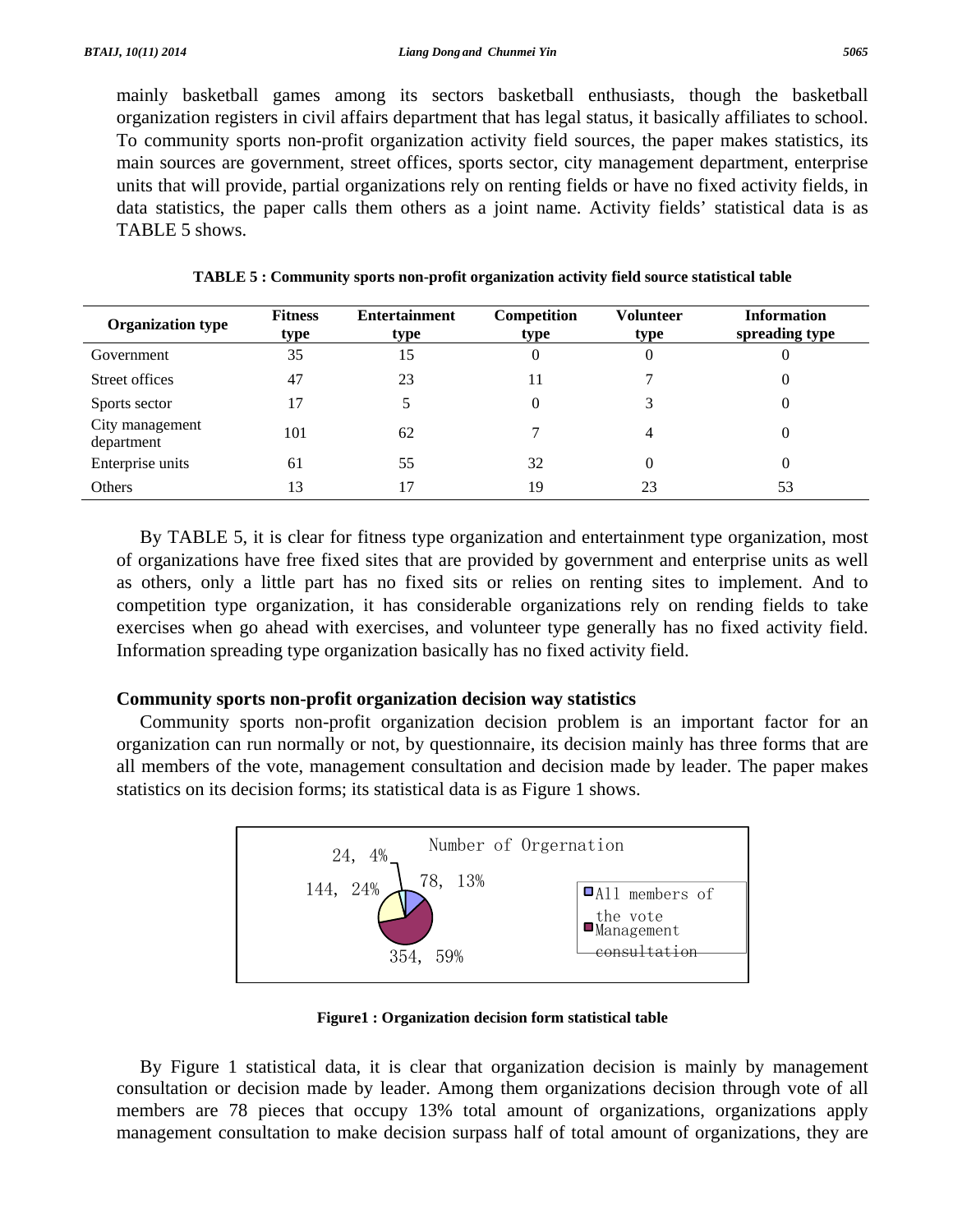totally 354 pieces that occupy 59% of total amount of organizations, organizations that decision made by leader are only 144 pieces that occupy 24% of total amount of organizations, while organizations use other ways to make decision are only 24 pieces that occupy 4% of total amount of organizations. Among them, organizations that apply management consultation and decision made by leader such two ways to make decision are totally 498 pieces that occupy 83% of total amount of organizations.

#### **Sports non-profit organization leader producing way statistics**

 A community sports non-profit organization leader capacity and his attitude towards organization have great impacts on sports non-profit organization operation and development, so organization leader producing is very important for organizations. By questionnaire survey, the paper gets that community sports non-profit organization leader producing way have mainly five types that assigned by competent department, democratic election, organization nominates and submits for approving, undertook by sponsor and naturally produced. The paper makes statistics of 600 communities' sports non-profit organizations' leaders producing ways that investigates; statistical amount is number of each type community sports non-profit organization leader producing way's organizations, its statistical data is as TABLE 6 shows.

| <b>Producing way</b>          | Assigned by<br>competent<br>department | <b>Democratic</b><br>election | Organization<br>nominates and<br>submits for<br>approving | <b>Undertook</b><br>by sponsor | <b>Naturally</b><br>produced | <b>Others</b>  |
|-------------------------------|----------------------------------------|-------------------------------|-----------------------------------------------------------|--------------------------------|------------------------------|----------------|
| Fitness type                  | 0                                      | 47                            | 25                                                        | 142                            | 60                           | 0              |
| Entertainment<br>type         | 97                                     | 31                            | 46                                                        | 0                              | $\mathbf{0}$                 | 3              |
| Competition<br>type           | $\theta$                               | 33                            | 30                                                        | 0                              | 2                            | 4              |
| Volunteer type                | $\theta$                               | 12                            | 21                                                        | 4                              | $\mathbf{0}$                 | 0              |
| Information<br>spreading type | $\theta$                               | 31                            | 9                                                         | 13                             | $\mathbf{0}$                 | $\overline{0}$ |

#### **TABLE 6 : Organization leader producing way statistical data**

 By TABLE 6, it is clear that each type of community sports non-profit organization according to its own features, mostly has corresponding and reasonable leader producing way, which shows Chinese community sports non-profit organization leader producing way is relative scientific to a certain extent.

## **COMMUNITY SPORTS NON-PROFIT ORGANIZATION DRAWBACKS SURVEY ANALYSIS AND DEVELOPMENT COUNTERMEASURES**

 At present, Chinese community sports non-profit organization still has lots of deficiency and drawbacks, the paper applies questionnaire survey and experts interviewing methods to make statistical analysis of community non-profit organization existing problems. And meanwhile, according to researched problems, it formulated corresponding countermeasures.

## **Chinese community sports non-profit organization constraint conditions statistics**

 When investigate 600 communities sports non-profit organizations, the paper interviews its organization leaders, finally, the paper applies interview method to make interviewing with 50 sports professors and sports department staff, consult with them about Chinese community sports non-profit organization policies negative influences on organization development. Finally, by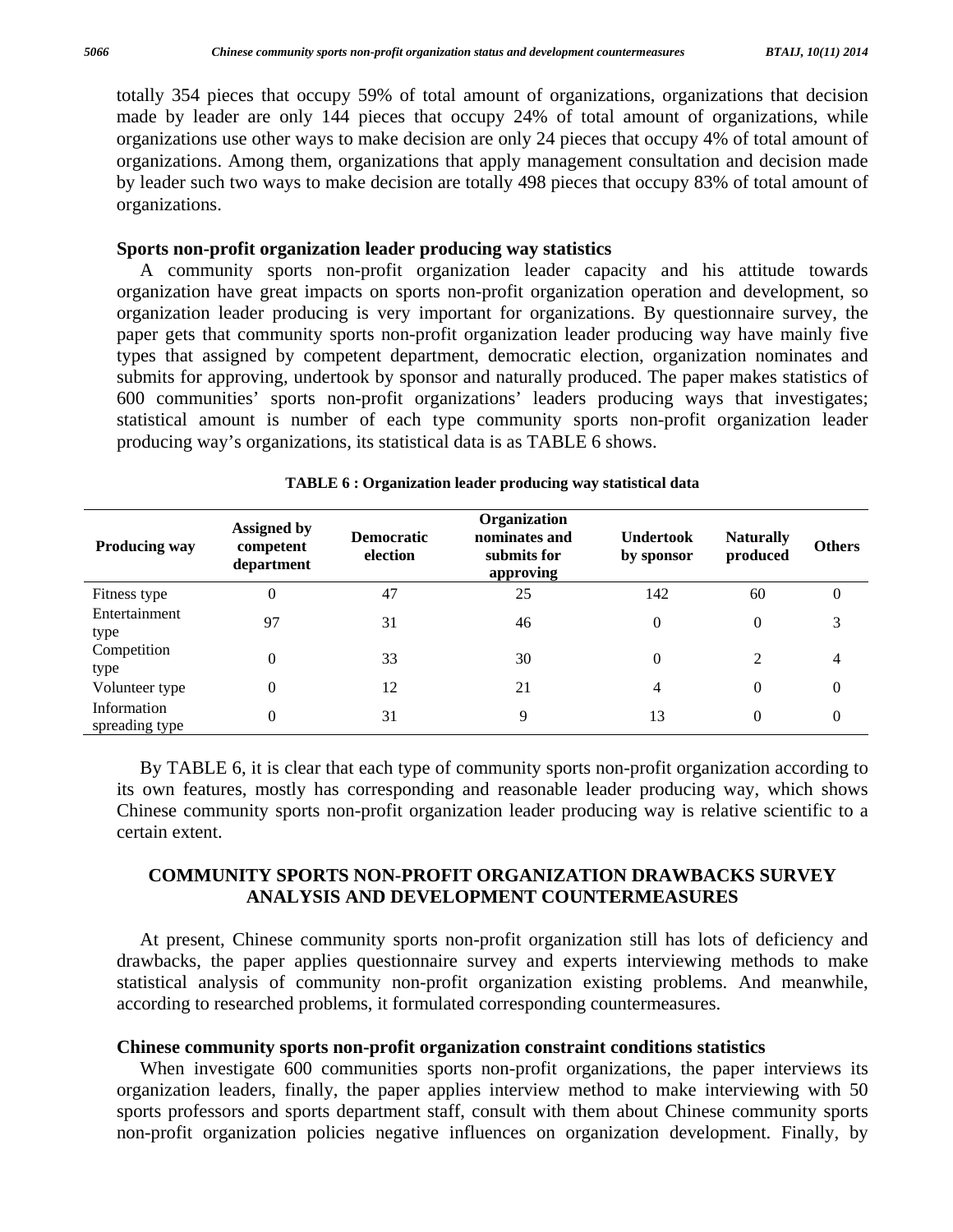interview, it summarizes that presently Chinese community sports non-profit organization development negative influences are mainly from national policies, hardware facilities and funding, as well as development scientificity such three aspects, from which for hardware, except for activity organizing used apparatus, it also includes activity implementation required fields and else. In interviewing, the paper summarizes 600 communities sports non-profit organization leaders stated negative factors into four aspects that are insufficient hardware, funding shortage, little organization management staff or their competent is poor, unknown how to maintain own organization health and sound development. And except for the four aspects, 50 experts' opinions also mention about current relative systems impacts on Chinese community sports non-profit organization development. The paper makes statistics of their leaders and experts opinions, community sports non-profit organization leaders' attitudes statistical data is as TABLE 7 shows.

| Opinion             | <b>Insufficient</b> | <b>Funding</b> | <b>Management staff</b> | <b>Organization development</b> |
|---------------------|---------------------|----------------|-------------------------|---------------------------------|
|                     | hardware            | shortage       | problem                 | problem                         |
| Number of<br>people | 331                 | 431            |                         |                                 |

| TABLE 7 : Organization leaders' opinions statistical table |  |
|------------------------------------------------------------|--|
|------------------------------------------------------------|--|

 By TABLE 7, it is clear that respectively 331 and 431 organizations' leaders reflect hardware problem and funding problem that respectively occupy 55.17% and 71.83% of total amount of organizations, insufficient hardware and funding shortage are main factors that restrict Chinese community sports non-profit organization development. Management staff problem and organization development problem impacts on organization development also cannot be ignored, there are respectively 171 and 152 organizations' leaders reflect them in questionnaire that respectively occupy 28.50% and 25.33% of total amount of organizations. Meanwhile, in hardware problem, activity fields' problem is an important factor that restricts partial community sports nonprofit organization development and normal operation.

 At the same time, the paper interviews with 50 experts, and makes statistics and sorting on experts opinions. By interviewing with experts and their opinions sorting, the paper discovers experts' opinions rough can be divided into five aspects that are respectively insufficient social resources, policies and systems restrict development, organization professional ability is not strong, information exchanging and transmission are bad and ineffective social monitoring. Experts' interview statistical result is as TABLE 8 shows.

|  |  |  |  |  |  |  | <b>TABLE 8 : Experts opinion statistical data</b> |  |
|--|--|--|--|--|--|--|---------------------------------------------------|--|
|--|--|--|--|--|--|--|---------------------------------------------------|--|

| Opinion             | <b>Insufficient</b> | Policies and systems | <b>Organization</b>  | <b>Information</b>   | <b>Ineffective</b> |
|---------------------|---------------------|----------------------|----------------------|----------------------|--------------------|
|                     | social              | restrict their       | professional ability | exchanging and       | social             |
|                     | resources           | development          | is not strong        | transmission are bad | monitoring         |
| Number of<br>people | 50                  | 39                   |                      | 4 I                  | 33                 |

 By TABLE 8 data, it is clear all experts have mentioned insufficient social resources such problem, it is clear that hardware, and funding as well as human resources are main causes that affect Chinese community sports development. Secondly are policies and system restriction as well as information exchanging problem. It is clear that to develop Chinese community sports non-profit organization, it still needs common efforts of each aspect.

#### **Chinese community sports non-profit organization constraint condition analysis**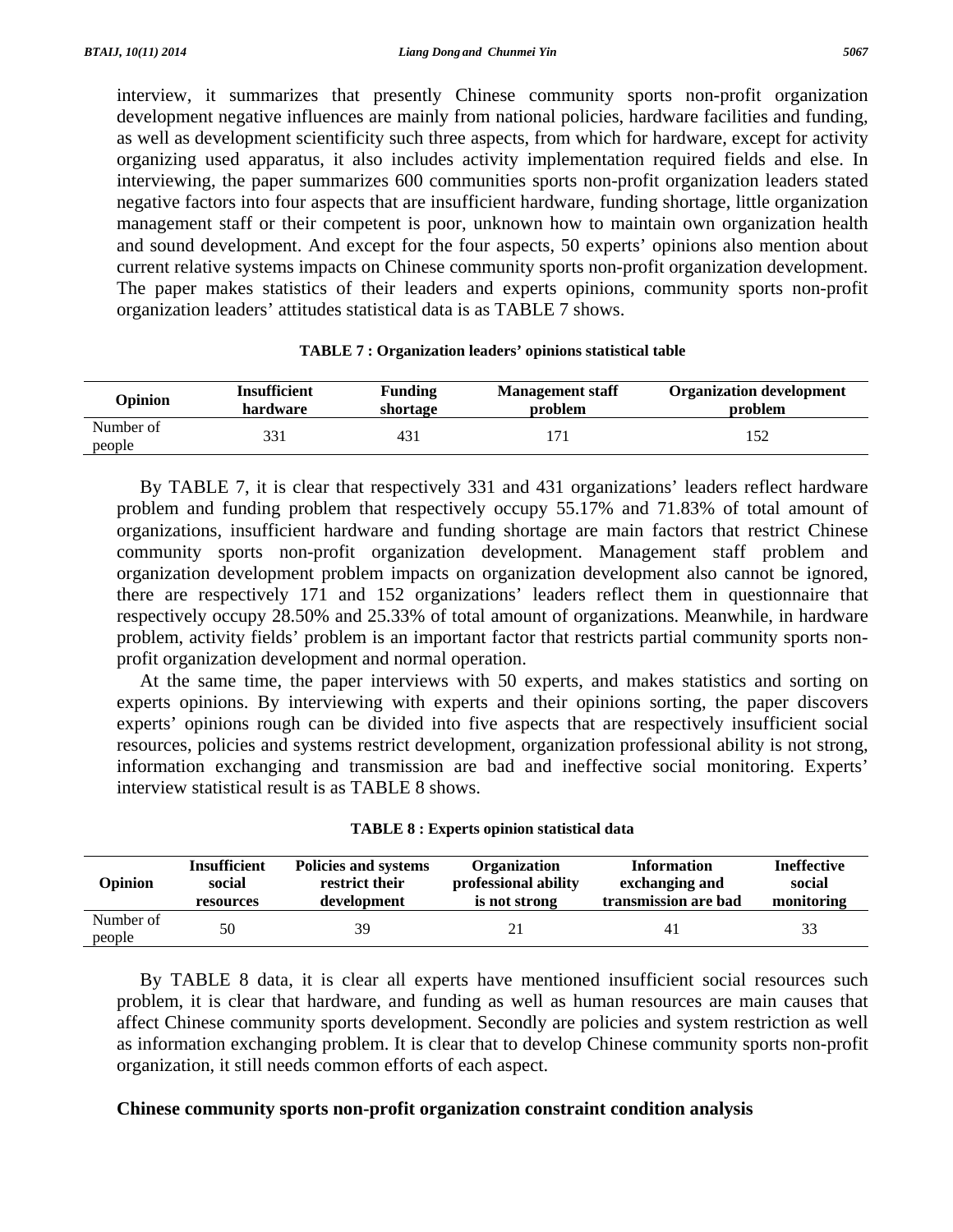With respect to developed countries, Chinese community sports non-profit organization started late and development was slow. Till recent years, Chinese community sports non-profit organization has developed with the development of social economy, so it has certain problems in organization establishment, activity organizing, operating and other aspects. As organization has problems in operation that causes insufficient social resources, hardware and funding are deficient, fund raising has serious problems, it also hasn't established necessary talents absorption, management and motivation system, let organization to have serious loopholes in professional talents aspect, and professional talents shortage directly affects organization scientific development. National government control in organization, each policy constraint organization establishment and operation also lets organization to confront each kind of difficulties in establishment, operating and developing process, which directly constraints community sports non-profit organization development in China. And meanwhile, government and society lack effective monitoring and management on community sports non-profit organization, no corresponding evaluation motivation measures, which also leads to organization to be hard to scientific, fast and sound develop. Finally, due to Chinese community sports non-profit organization development is still in starting phase, relative research is very deficient, which also leads to no corresponding theories to guide its development and directly affects organization fast development.

#### **Chinese community sports non-profit organization development countermeasures**

 By above analysis, it is clear that to promote Chinese community sports non-profit organization sound and fast development, it should solve hardware, funding, policy and management four aspects problems. According to Chinese community sports non-profit organization confronted such four aspects problems features, the paper roughly makes four corresponding countermeasures:

 Increase financial investment, solve Chinese community sports non-profit organization hardware funding problem;

 Strengthen relative education on enterprises and sectors, encourage them to organize and fund community sports non-profit organizations;

 Gradually perfect and reform policies that constraint Chinese community sports non-profit organization organizing and development;

 Community sports non-profit organization strengthens management and other aspects talents absorption, improve organization management and operation problems.

 Due to each community sports non-profit organization confronted specific status is different, when solve its operation development problems, it should also make specific detailed plan. Only each organization formulates corresponding specific solution schemes, solves its confronted problems, then can fast and sound develop and make contributions to promote people living standard and build socialism with Chinese characteristics.

#### **CONCLUSION**

 Chinese society politics and economy are constantly developing, it promotes people living standard and meanwhile also brings opportunities for Chinese community sports non-profit organization development. And community sports non-profit organization rapidly development promotes Chinese people living standards, is an important guarantee of building socialism with Chinese characteristics harmonious society. And meanwhile, we should note that Chinese community sports non-profit organization is rapidly developing while it has lots of drawbacks and there are lots of problems restrict its development. We should propose corresponding solution scheme on the basis of correctly analyzing Chinese community sports non-profit organization development status and problem, promote its rapidly and sound development and promote construction of socialism with Chinese characteristics.